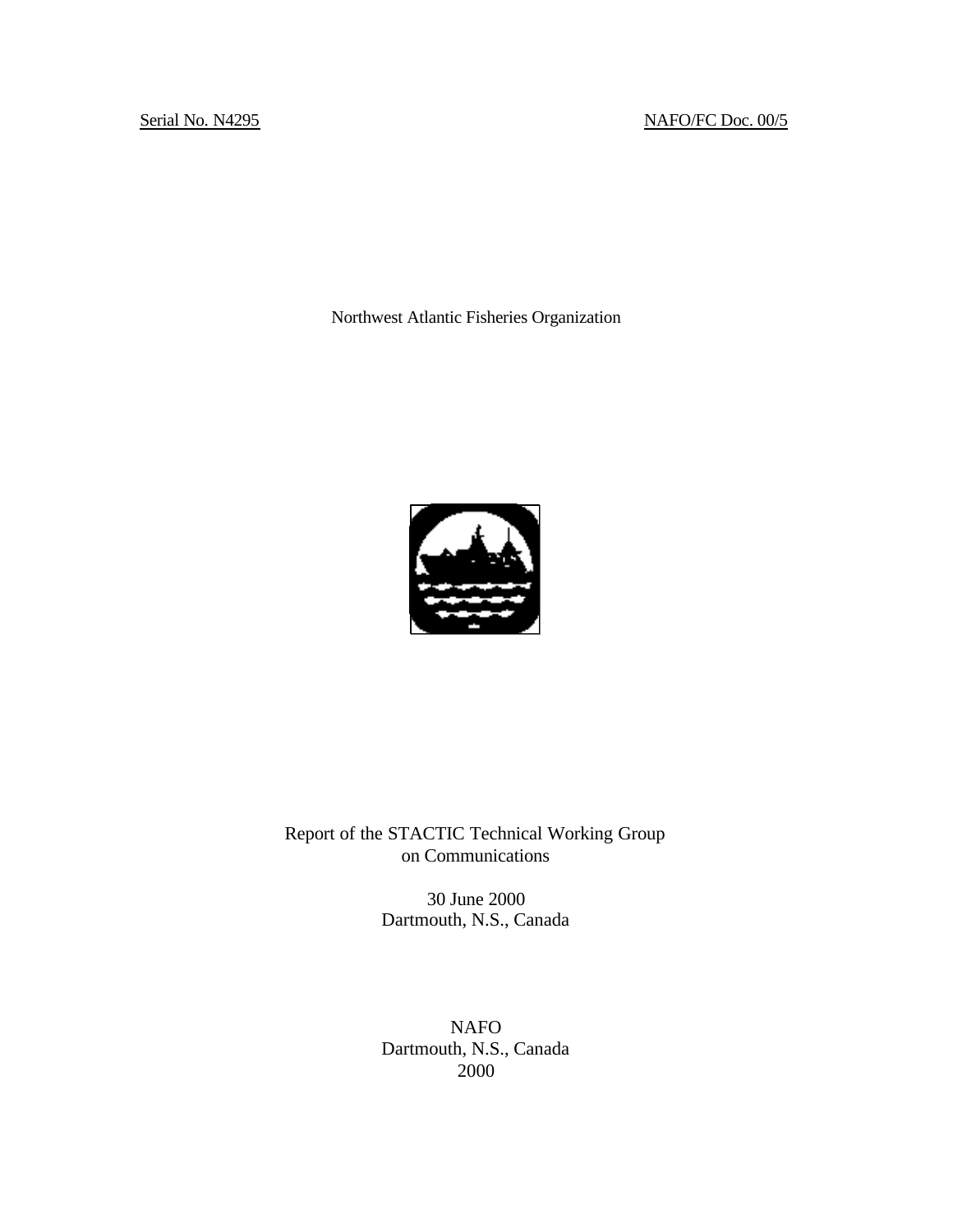### **Report of the STACTIC Technical Working Group on Communications**

|    |          |                                                                                                           | 3        |  |  |
|----|----------|-----------------------------------------------------------------------------------------------------------|----------|--|--|
| 1. |          |                                                                                                           |          |  |  |
| 2. |          |                                                                                                           |          |  |  |
| 3. |          |                                                                                                           |          |  |  |
| 4. |          |                                                                                                           |          |  |  |
| 5. |          |                                                                                                           |          |  |  |
| б. |          |                                                                                                           |          |  |  |
| 7. |          |                                                                                                           |          |  |  |
|    | Annex 1. |                                                                                                           | 8        |  |  |
|    | Annex 2. |                                                                                                           | 10       |  |  |
|    | Annex 3. | Presentation for an automated NAFO hail message<br>processing system as proposed by Software Kinetics     |          |  |  |
|    | Annex 4. | for use in providing a fully automated hail system<br>Draft amendment to the Conservation and Enforcement | 11<br>19 |  |  |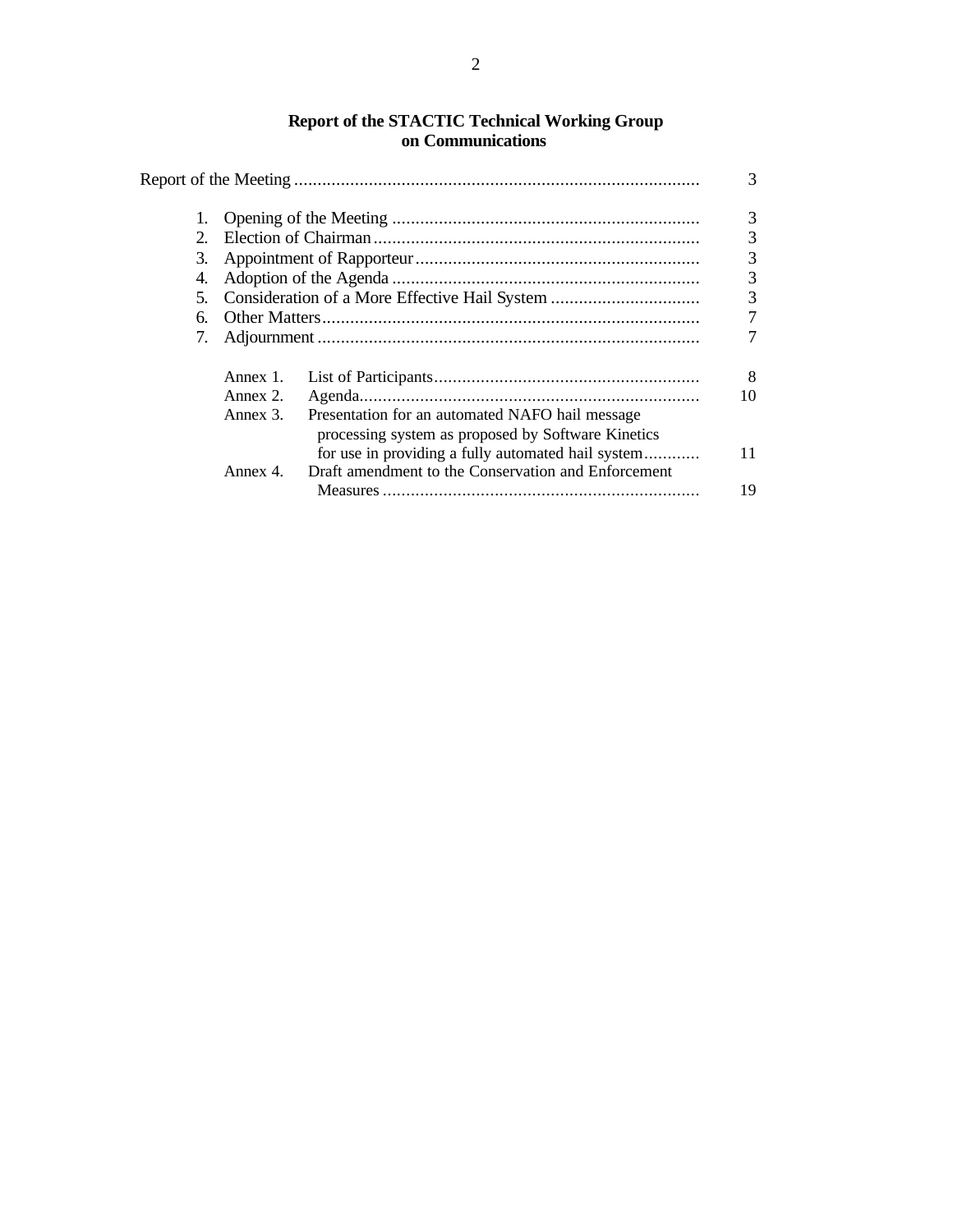# **Report of the STACTIC Technical Working Group on Communications**

30 June 2000 Holiday Inn, Dartmouth, N.S. Canada

### **1. Opening of the Meeting**

The meeting was opened by the Executive Secretary at 1010 on 30 June. The Contracting Parties represented were Canada, Denmark (In respect of Greenland and the Faroe Islands), Estonia, the European Union (EU), Iceland, Japan and Russia. (Annex 1)

#### **2. Election of Chairman**

Mr. F. Wieland (EU) was elected by consensus as Chairman

### **3. Appointment of Rapporteur**

Dr. K. Patterson (EU) was appointed Rapporteur

### **4. Adoption of the Agenda**

After discussion the Agenda at Annex 2 was adopted.

## **5. Consideration of a More Effective Hail System**

#### **5.1 Background**

The Executive Secretary briefly reviewed the history of the NAFO hail system noting that after an extended consultation process, the existing hail report format had been agreed on in 1991and incorporated in the Conservation and Enforcement Measures. In 1998 standardized formats for the electronic transmission of hails and satellite tracking reports for reporting from satellite systems were agreed for implementation in the NAFO Regulatory Area. At present, however, few Contracting Parties provide information in this latter format: principally Iceland and Norway. Other Contracting Parties still use previous hail system format.

The hail system was reported to be working effectively, but is a manual system based on oldfashioned technology which is causing an excessive workload for the NAFO Secretariat. An automated, internet-based system would be preferred, and a proposal was prepared (Annex 3). The Secretariat was aware that other projects and proposals from European users exist. Overall however, the Secretariat stresses its desire to move to a modern automated system to ensure accuracy of transmission, appropriate data storage and good handling of the data.

Responding to this review, the Chair asked for comments as to whether the Working Group could make a decision on this issue. The Danish representative was of the opinion that it could only prepare a proposal for the NAFO annual meeting. The EU representative thought that there was sufficient technical expertise present at the Working Group to make firm, well-founded proposals, and pointed out that an appropriate technology and associated systems already exist and thought that there was no need to develop new systems.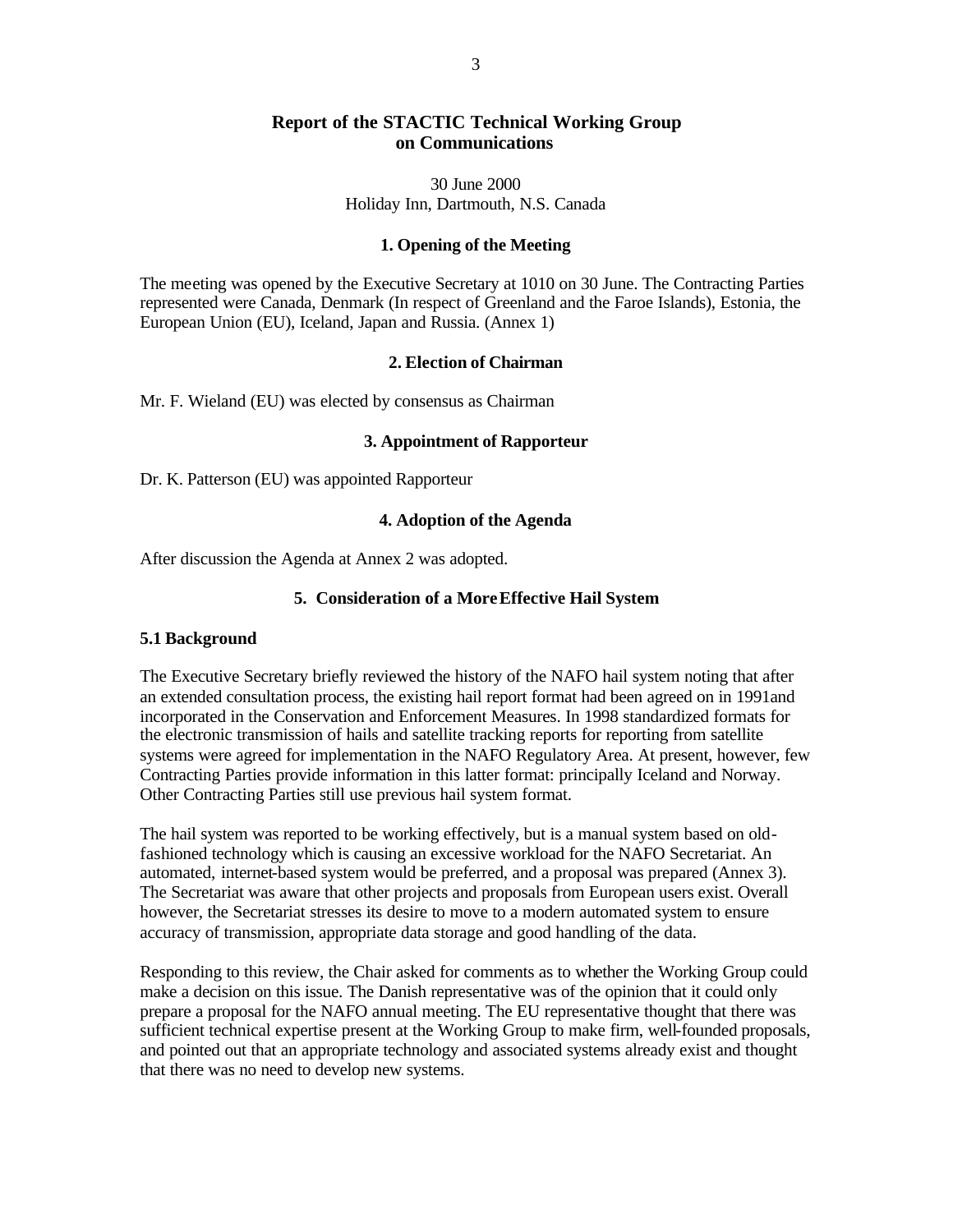## **5.2. Presentation of Working Documents**

Following a procedural discussion it was concluded that issues of communication, security, and compliance could be presented together and then discussed together, as the issues were so interdependent. The Working Group proceeded to presentations of working papers.

Working Paper 00/1 (Annex 3) was presented by a representative of the company "Software Kinetics" This proposal involves communication of encrypted data (using a Pretty Good Privacy (PGP) protocol) over the internet, protecting the content and origin of hail messages. A firewall would also be used for the Secretariat site. An MS-Access database would be designed to store and access the data.

The claimed advantages of this system were :

- The general availability of Internet access
- The low cost of communication
- The minimal dependence upon particular technologies as no proprietary protocols are used.

The representative from Denmark asked whether X25 and X400 communication protocols were considered. The representative answered that X25 was not in common use in North America and has higher costs, and SMTP was thought to provide all the necessary facilities for the proposal.

The EU representative asked whether the analysis of requirements was based on user requirements or on current practices. The representative answered that the starting point for the proposal was the existing system at the NAFO Secretariat, although it was understood that a variety of systems are in current use. None of the systems proposed required more than a properly-configured PC. The PGP programme is freely available. The generation of originating messages is possible from any modern hardware platform.

The EU representative further asked whether existing fishing fleet has many vessels using systems based on X25 and North Atlantic Format, questioned the need to use an internet based system, and asked how control of information into and out of the Secretariat would be managed.

A response was made by Canada to the effect that the internet is now a very common, widely used communication medium which is still suitable for secure communications (and is currently used by banks).

The Chair also questioned whether security considerations were adequately addressed, considering that the internet is a public communications medium. The Software Kinetics representative considered that PGP systems based on public and private keys provides sufficient and appropriate security. The concept of secure protocols based on public and private keys was explained, which affords:

- Privacy of transmission
- Security of origin
- Security of access (message originators cannot read each others' messages, whilst the authorised message recipients alone can read messages).

Denmark accepted that secure communications are possible in the internet environment. However, it was stressed that that a Vessel Monitoring System (VMS) already exists, based on X25 and X400 protocols, and that the system works already. There was no wish to introduce a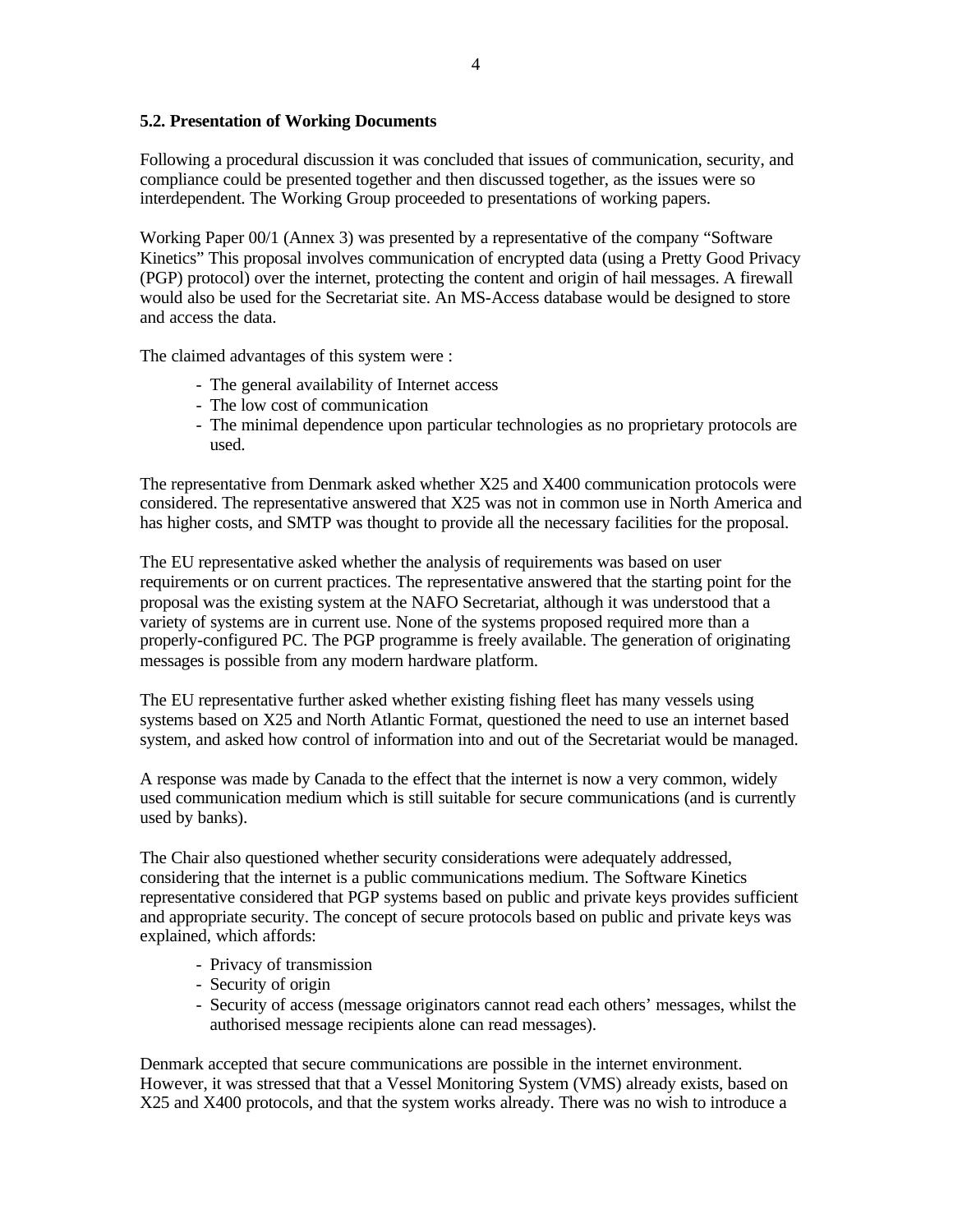5

third protocol, and the X25 could be retained for NAFO use. VMS provides close monitoring of fishermen, and so confidentiality is an extremely sensitive issue. Denmark stressed its preference for a system based on already-existing protocols on secured lines. The Icelandic and EU representatives concurred.

Canada also expressed concern about asking vessels to provide messages in different formats. It was noted that the NAFO/Software Kinetics proposal involves separation of formatting issues from the issues of communication. One possibility was that flexibility of transmission methods between fishing vessel and Contracting Party could be maintained, while maintaining standardisation of transmission of reports between Contracting Parties and the NAFO Secretariat, based on internet protocols. This proposal would not affect the transmission of data from vessels to Contracting Parties. The format of the records of data transmitted to NAFO would be standardised in text format, regardless of mode of transmission between the vessels and the Contracting Parties' administrations. This would require no change to current vessel procedures.

The Executive Secretary briefly presented a general overview of the current NAFO procedures of receiving reports (by facs., e-mail, and new file transfer protocol from EU) at the NAFO Secretariat. Incoming reports are processed manually. Once daily, the NAFO secretariat compiles and circulates reports to parties with inspection presence (by e-mail to Canada, by CUTE FTP to EU (lately, temporary arrangements due to Y2K problems with X25). Most vessels in NAFO area are EU vessels and so most data is presently sent by internet. It was stressed that was an important decision that the hail system (used for enforcement purposes) should be managed by an impartial party: the NAFO Secretariat. NAFO system is however old fashioned, too labour intensive and should be updated to use modern systems.

The EU presented Working Paper 00/3 (Annex 4). The EU paper indicates changes necessary to update regulations once the Vessel Management System becomes fully operational, and includes a list of changes to part III.E of NAFO Conservation and Enforcement Measures which will be required on replacing the present hail system with a satellite-based system. The system proposed is based on the existing North Atlantic VMS. A 6hr reporting frequency is proposed, as used in East Atlantic, and includes conditions for the security and storage of data. The transition would be simple, as is based on introducing technology now already used by the fleets. Fisheries Monitoring Centres (FMCs) of Contracting Parties are already established to use this system. This format is also being introduced in the South Atlantic, and the EU is very keen to have a unified system for the whole Atlantic for simplicity. EU stated its intention that Working Paper 00/3 will form the basis of a formal proposal at the Annual Meeting.

The representative of Denmark (in respect of Faroe Islands and Greenland) thought the EU paper was a very good starting point for discussions as it reflects Denmark's position. The NAFO system should be identical to the NEAFC system.

For the record, the Norwegian Representative noted (in comments to the draft report) that the Norwegian position concurs with the views expressed by EU and also by Denmark (on behalf of Greenland and the Faroe Islands), i.e. as EU points out according to the last paragraph on page 3 "… that an appropriate technology and associated systems already exist and thought there was no need to develop new systems".

Canada considered that the EU paper was comprehensive and had no substantive objections; however concerns were raised about some requirements. It was thought that the EU paper is not consistent with present hail system. Item 1c presently required hails to be transmitted prior to movement. Canada was concerned at the proposed change to real-time reporting to anticipatory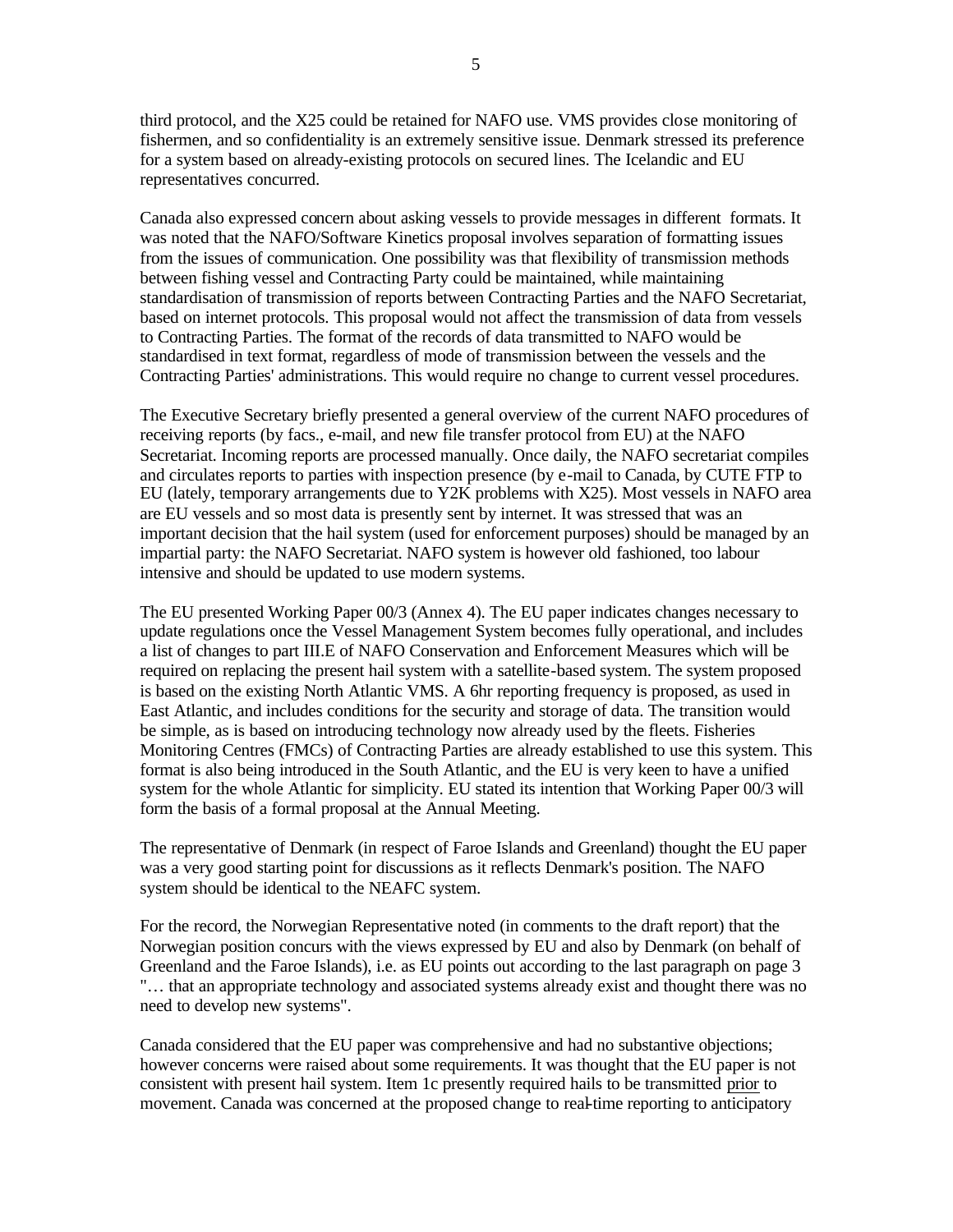reporting (where an intention to move is reported) in the present hail systems. Canada requires time (to clarify its position on this topic). Further concerns were:

- a) The length of time during which the vessel may fish without the satellite tracking operating
- b) The extension to "not later than 24-hr" in reporting requirement.
- c) Referring to vessels fishing in 3L, it is asked whether the specific hail requirement (Part I.K.10 of Conservation and Enforcement Measures) would be maintained.

The Japanese representative questioned why the EU proposal was to delete the whole of paragraph 4 of Part III E from the Conservation and Enforcement Measures. The EU representative responded that when VMS is in operation, certain hail messages and parts of hail messages will become redundant, however, there will still remain a need for the hail system in the context of entry and exit messages.

The Japanese representative asked for clarification of the "real-time" concept, in the context of the 24hr maximum reporting requirement. Also, the difficulty of providing data within 24hrs over a weekend was pointed out. The EU representative responded that under normal circumstances a vessel would provide its location automatically every 6hrs. If a breakdown occurred, a manual response would be required by the Fisheries Monitoring Centre (FMC) of the Contracting Party. The 24hr limit should be viewed in that context and not in the context of normal operations. The Icelandic representative stated that in the NEAFC automated VMS system, position reports are transmitted immediately (within about 2 mins.). However, a longer (e.g. 24hr) period is allowed in the event of mechanical failure and the case that data need to be sent manually. "Real-time" reports are reports sent with delay incurred only due to the communications link (ie no significant delay).

Canada agreed with EU focus on automating data transmission, but urged care in defining minimum delays to avoid deterioration of the timeliness of the hail reports. Excessive delays in reporting rendered the hail information nearly useless for control purposes. The Icelandic representative stressed that the NEAFC fully automatic system was already operative and asked NAFO to review this system attentively. A brief presentation of the protocols used in the system was made.

The EU representative noted that the Secretariat could develop a facility to receive reports in several different protocol. Denmark concurred, and urged the Secretariat to explore more widely the availability of commercial communications software. It was questioned whether the Secretariat has appropriate finances. The Chair noted that about CAN \$ 35 000 has been allocated to this topic. Denmark considered a much higher budget would be required, possibly up to CAN \$150 000. A trained computer expert such as a database administrator working part time for the Secretariat could be required to maintain the system at the NAFO Secretariat.

## **5.3. Conclusions**

A consensus was reached that an automation of the hail system would be required. A distinction was made between data flows:

- from vessel to Contracting Party
- from Contracting Party to NAFO Secretariat
- from NAFO Secretariat to Contracting Parties with inspection presence.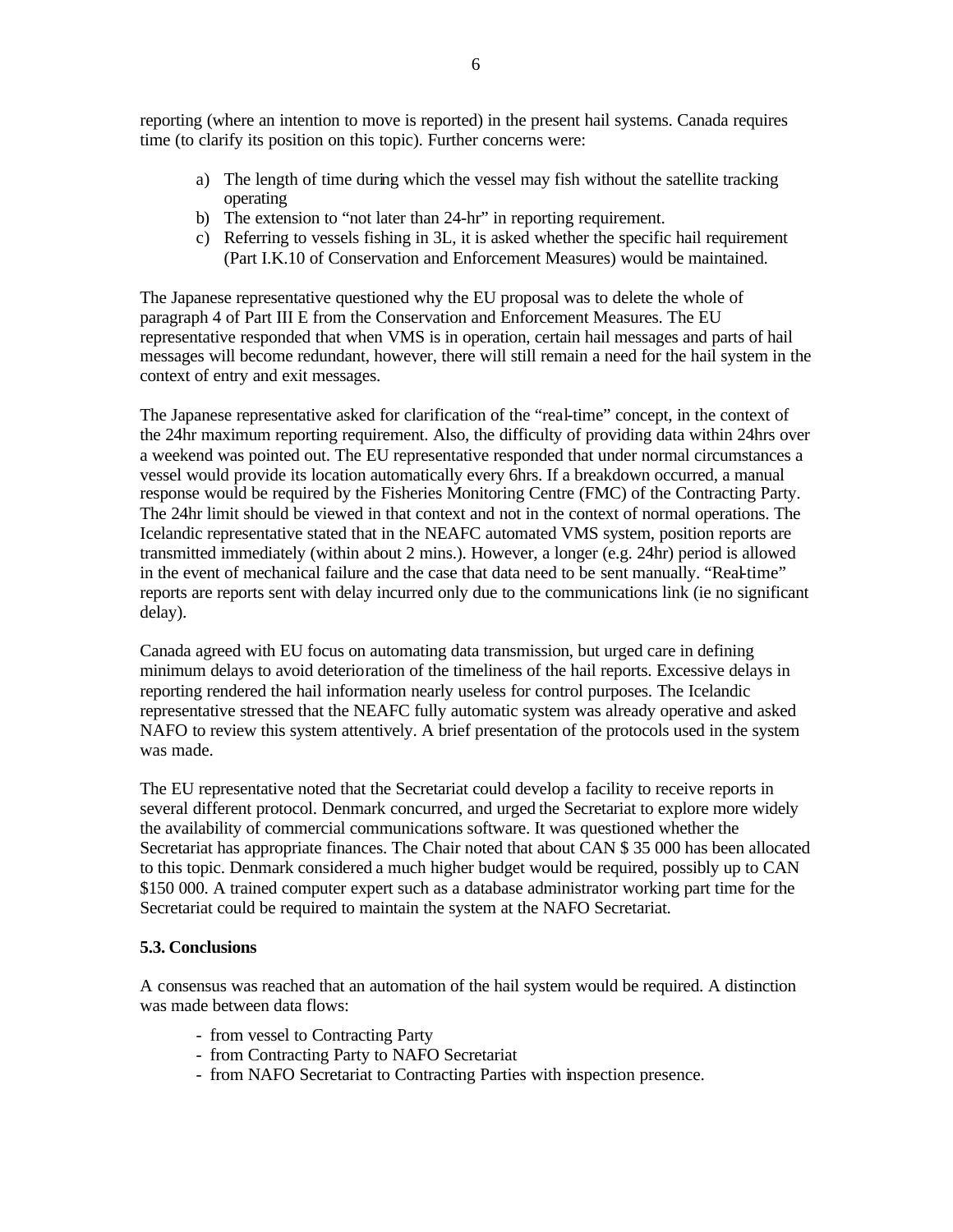It remained open whether all three data streams required automating.

There were different views, focussing on the relative desirability of X-25 based systems or of internet SMTP. The group concluded that further reflection on the issues was needed, but it was agreed that:

- Confidential treatment of data is an issue of main importance. In particular, Japan noted that 6hr reporting is more detailed then existing requirements and may involve greater confidentiality requirements. Japan also required further discussion of the issue of confidentiality of fishing positions, both with respect of fishing vessels and of the NAFO Secretariat. Denmark noted further concern about security and confidentiality and will make a proposal on this topic in due course.
- The NAFO Secretariat is to be asked to review the existing NEAFC communications and data distribution system with a view to its possible applicability in the NAFO regulatory area. This could be aided by a visit by the NAFO Secretariat to the NEAFC Secretariat to review the operation of the existing NEAFC system.
- A cost-benefit evaluation of the various systems might be necessary and should be raised in STACTIC at the 2000 NAFO Annual Meeting, where operational recommendations could be made to the Fisheries Commission.

Further proposals and contributions on this issue could be made at the Annual meeting.

## **6. Other Matters**

No other matters were raised.

## **7. Adjournment of the Meeting**

The Meeting was adjourned at 1255 on 30 June 2000.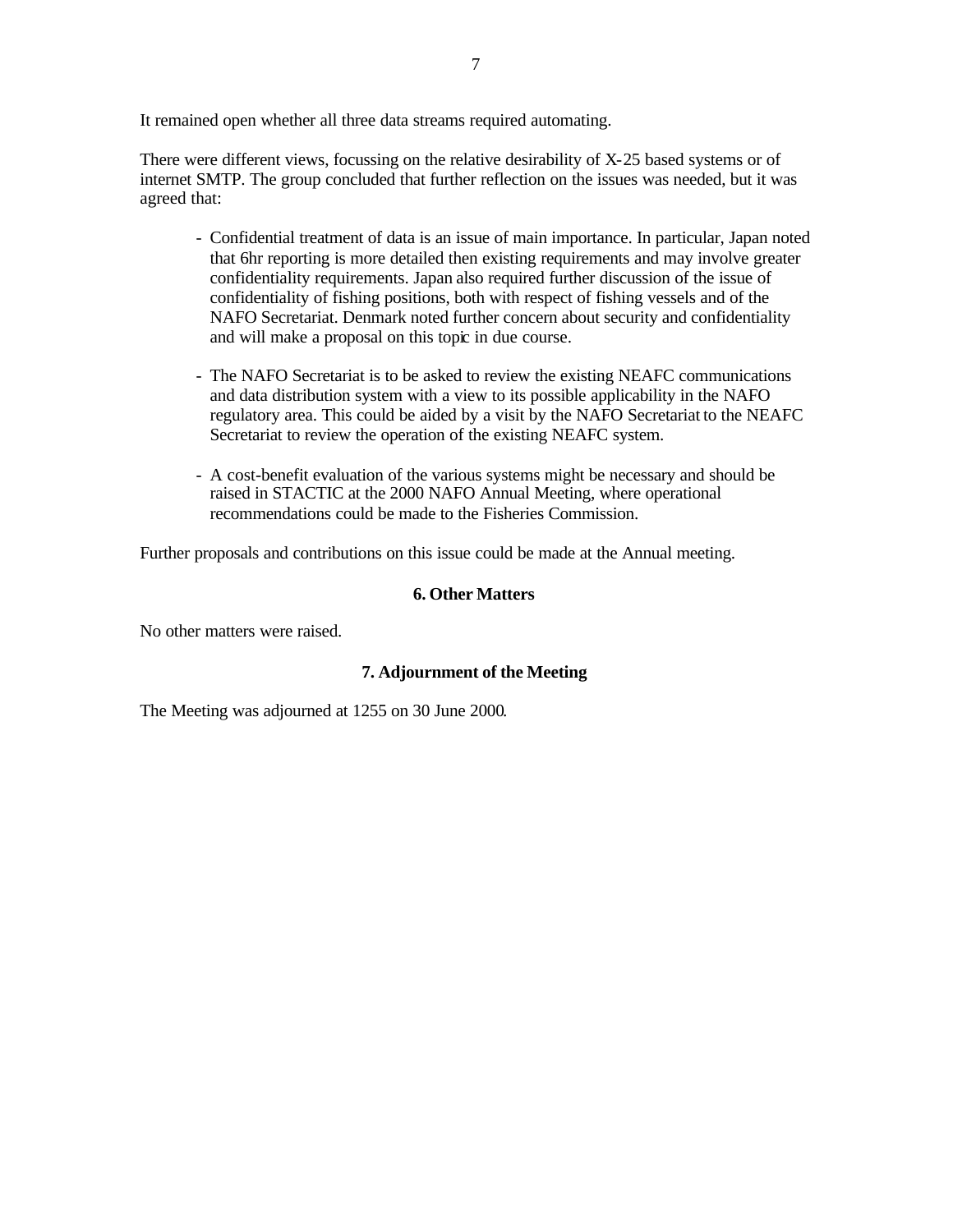#### **Annex 1. List of Participants**

#### **CANADA**

#### **Head of Delegation**

T. Blanchard, Chief, NAFO Unit, Fisheries Management, Dept. of Fisheries and Oceans, P. O. Box 5667, St. John's, Newfoundland A1C 5X1

Phone: +709 772 0928 - Fax: +709 772 5983 - E-mail: blanchardt@dfo-mpo.gc.ca

#### **Advisers**

R. Cosh, Dept. of Fisheries and Oceans, Stn. 13W099, 200 Kent Street, Ottawa, Ontario K1A 0E6 Phone: +613 993 2055 - Fax +613 990 - ; E-mail: coshb@dfo-mpo.gc.ca

L. Penney, Fishery Officer, Fisheries Management, Dept. of Fisheries and Oceans, P. O. Box 5667, St. John's, Newfoundland A1C 5X1

Phone: +709 772 3630 - Fax: +709 772 5983 - E-mail: penneyl@dfo-mpo.gc.ca

P-A. Richer, Senior Program Officer, Enforcement Br., Conservation & Protection Directorate, 13th Floor- 13W111, 200 Kent St., Ottawa, Ontario K1A 0E6

Phone: +613 990 0094 - Fax: +613 941 2718 - E-mail: richerp@dfo-mpo.gc.ca

#### **DENMARK (IN RESPECT OF THE FAROE ISLANDS & GREENLAND)**

#### **Head of Delegation**

M. T. Nedergaard, Fiskerilicensinspektor, Head of Unit, Gronlands Fiskerilicenskontrol, Postbox 501, DK- 3900 Nuuk, Greenland Phone: +299 345377 - Fax +299 323235 - E-mail: GFLK@gh.gl

#### **ESTONIA**

#### **Head of Delegation**

A. Soome, Ministry of the Environment, Fisheries Department, Marja Str. 4d, 10617 Tallinn Phone: +372 6112987 Fax: +372 6567599 E-mail: ains@klab.envir.ee

#### **EUROPEAN UNION**

#### **Head of Delegation**

F. Wieland, Deputy Head of Unit, International Fisheries Organizations and Fisheries Agreements; Baltic, North Atlantic and North Pacific, European Commission, Directorate General for Fisheries, Rue de la Loi Wetstraat 200, B-1049 Brussels, Belgium Phone: +32 2 296 3205 - Fax: +32 2 299 4802 -E-mail: Friedrich.Wieland@cec.eu.int

#### **Advisers**

K. Patterson, European Commission, Directorate General for Fisheries, Rue de la Loi 200, B-1049 Brussels, Belgium

Phone: + 32 2 299 2179 - Fax: +32 2 295 5621 – Email: kenneth.patterson@cec.eu.int

B. O'Shea, European Commission, Directorate General for Fisheries, 200 Rue Joseph II 99, Rm 1/27, B-1049, Brussels, Belgium

Phone: +32 2 296 6748 - Fax: +32 2 296 2338 – Email: Brendan.O'Shea@DG14.be

Y. Auffret, Ministere de l'Agriculture et de la Peche, Direction des Peches Maritimes, 3 Place de Fontenoy, 75007 Paris, France

Phone: +33 1 49558245 Fax: +33 1 49558200: yves.auffret@agriculture.gouv.fr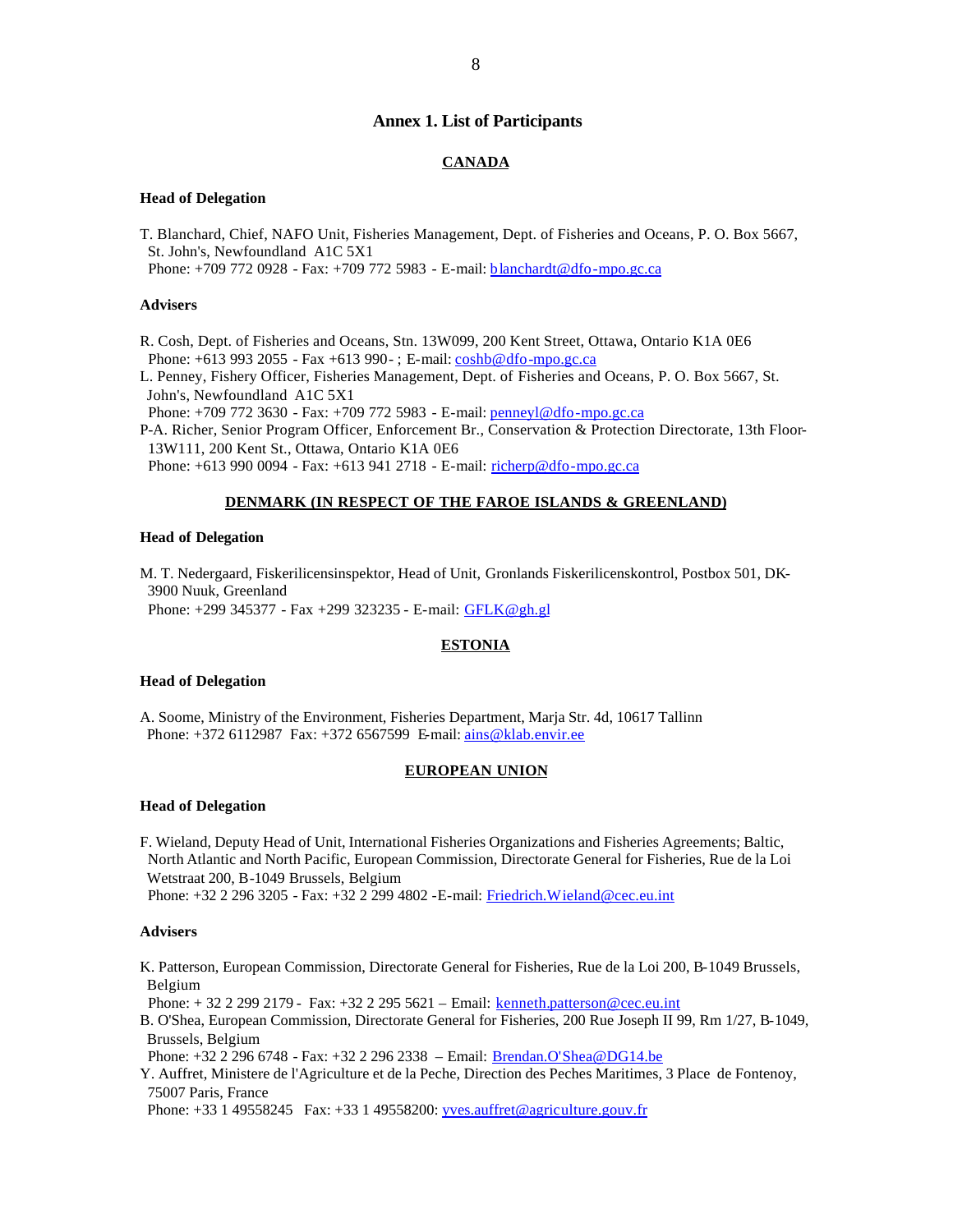H. Pott, Bundesministerium fur Ernahrung, Landwirtschaft und Forsten, Rochusstr. 1, D-53125 Bonn, Germany Phone: +49 228 529 4124 - Fax: +49 228 529 4410 – Email: hermann.pott@bml.bund.de J. Del Hierro, Subdireccion General de Inspeccion Pesquera, Secretaria General de Pesca Maritima, c/Castellama 112, Madrid, Spain Phone: +34 91 3471847 - Fax: +34 91 3471512

#### **ICELAND**

#### **Head of Delegation**

G. Geirsson, Icelandic Coast Guard, P. O. Box 7120, 127 Reikjavik Phone: +354 511 2222 - Fax: +354 511 2244 - E-mail: gylfi@lhg.is

#### **Adviser**

G. Hannesson, Directorate of Fisheries, Ingilfsstraeti 1, 101 Reykjavik Phone: +354 569 7900 - Fax: +354 569 7991 - E-mail: greta@hafro.is

#### **JAPAN**

#### **Head of Delegation**

Y. Sakamoto, Deputy Director, Far Seas Fisheries Div., Resources Management Dept., Fisheries Agency, Government of Japan, 1-2-1Kasumigaseki, Chiyoda-ku, Tokyo 100-8907 Phone: +81 33 591 6582 - Fax: +81 33 591 5824 - E-mail:

#### **Adviser**

N. Takagi, Director Executive Secretary, Japan Deep Sea Trawlers Association, Ogawacho-Yasuda Bldg., 6 Kanda-Ogawacho, 3-Chome, Chiyoda-ku, Tokyo 101-0052 Phone: +81 33 291 8508 - Fax: + 81 33 233 3267 - E-mail: nittoro@mx3.mesh.ne.jp

#### **RUSSIA**

#### **Head of Delegation**

A. Okhanov, Representative of the Russian Federation in Canada on Fisheries, 47 Oceanview Dr., Bedford, Nova Scotia, Canada B4A 4C4 Phone: +902 832 9225 - Fax: +902 832 9608

#### **NAFO SECRETARIAT**

L. I. Chepel, Executive Secretary

G. M. Moulton, Statistical /Conservation Measures Officer

B. Cruikshank, Senior Secretary

F. E. Perry, Desktop Publishing/Documents Clerk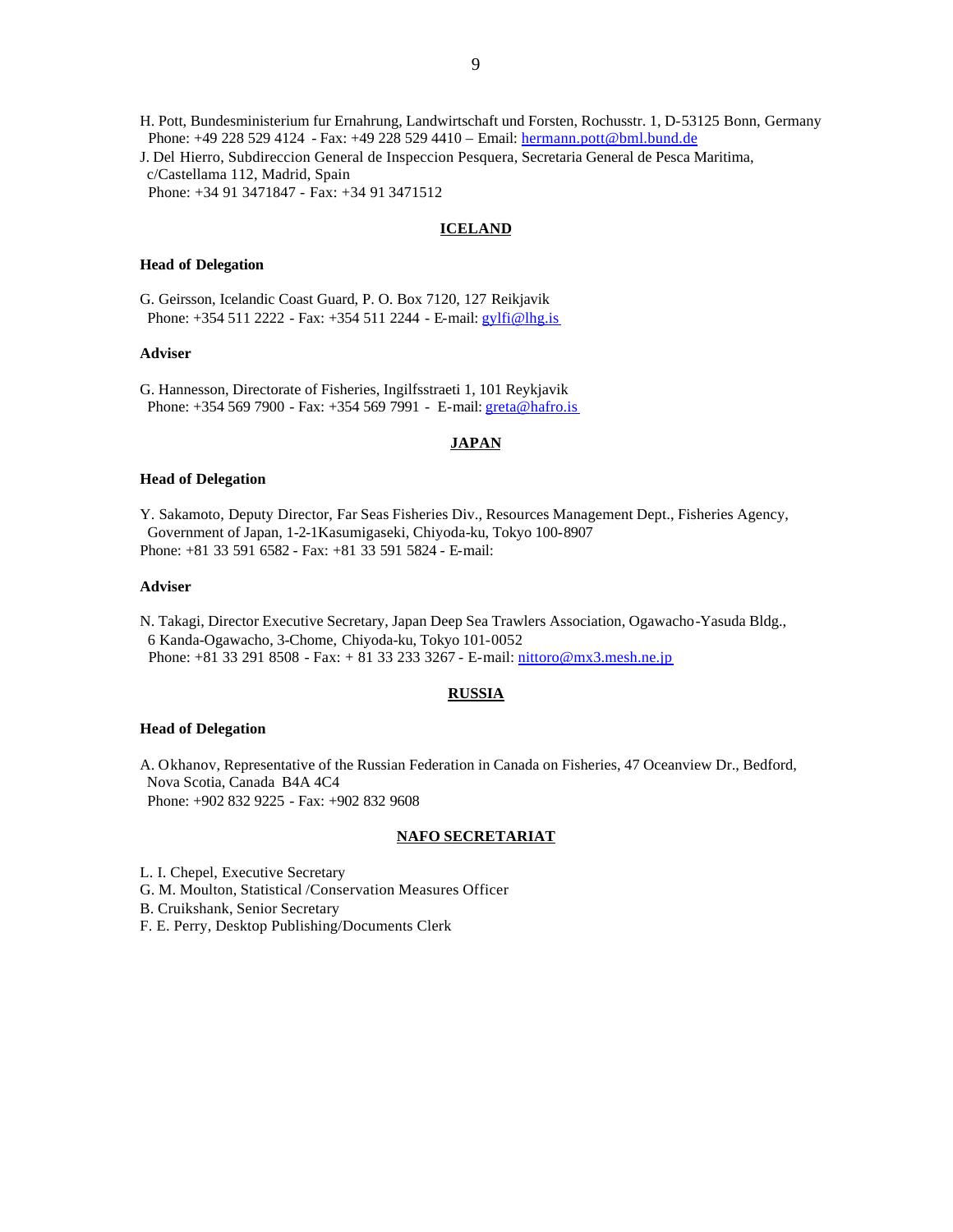## **Annex 2. Agenda**

- 1. Opening of Meeting
- 2. Election of Chairman
- 3. Appointment of Rapporteur
- 4. Adoption of Agenda
- 5. Consideration of a more effective hail system or a satellite-based vessel monitoring system
	- (a) Background Summary
	- (b) appropriate means on communication of reports
	- (c) security and confidentiality of reports
	- (d) means to ensure compliance with applicable measures
- 6. Other matters
- 7. Adjournment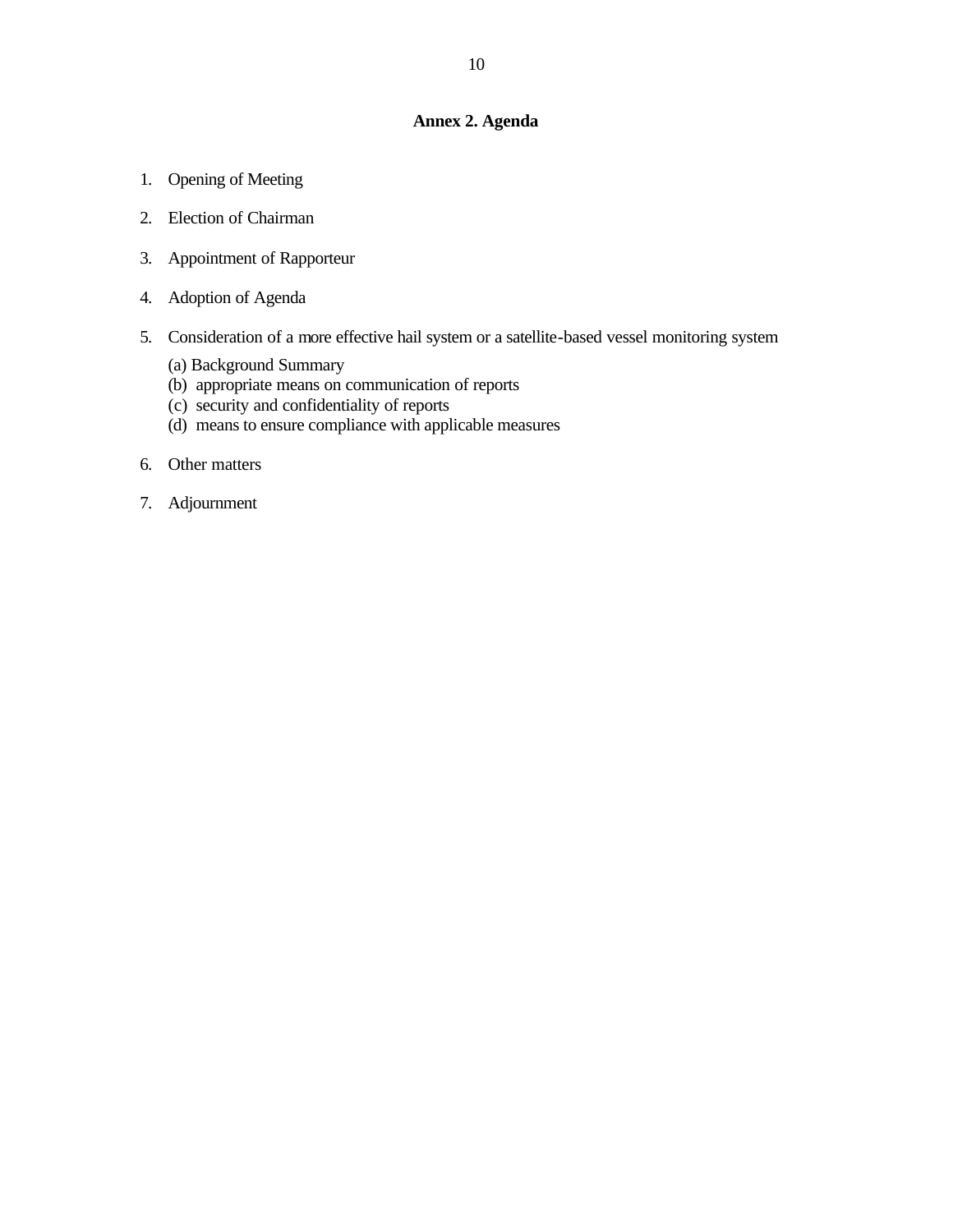## **Annex 3. Presentation for an automated NAFO hail message processing system as proposed by Software Kinetics for use in providing a fully automated hail system** (Technical W.G. Working Paper 00/1)

#### **1. OVERVIEW**

The Northwest Atlantic Fisheries Organization (NAFO) Secretariat receives reports (Hail Messages) on fishing vessel activities within the NAFO Convention Area from the NAFO Member Nations. The Hail Messages follow a well-defined and documented standard. The received Hail Messages are checked and collated by the NAFO Secretariat and entered into a database. Newly received Hail Messages are passed onto third party organizations that are contracted to perform inspection duties following the NAFO Convention.

## **1.1 Current practice**

The current practice for handling the Hail Messages is largely manual. The Hail Messages are received primarily by FAX, with some sent in the clear by e-mail, or file transfer over X.25. The Hail Messages are processed and entered into a Hail Message databa se manually. Once the messages are processed and saved the new position data is transmitted to the contracted inspection organizations. Periodically reports are generated by the database based upon the saved data.

### **2. DESIRED FUTURE PRACTICE**

The intent is to automate the entire Hail message handling process in order to remove operator intervention and to provide the required level of security for the data. In order to meet this intent and achieve the desired goals the following processing steps would need to be performed by the Automated NAFO Hail message Processing System:

- 1. The NAFO Member Nations would send their Hail Messages to the NAFO Secretariat using e-mail with the Hail Message e-mails being digitally signed and encrypted for security reasons.
- 2. A computer system located at the NAFO Secretariat in Dartmouth, Nova Scotia, would receive the Hail Message e-mail and automatically verify the digital signature and decrypt accepted messages.
- 3. Verified Hail Message e-mails would then be checked for validity and completeness as per the defined Hail Message standard.
- 4. Hail Messages that are complete and free of errors would then be stored in the Hail Message database.
- 5. Once a Hail Message is saved in the database, a Forward Hail Message e-mail will be generated (based on the original hail message, but with the fields put in a normalized order), digitally signed, encrypted and made available to the third party inspection organizations.
- 6. A Return Hail Message would automatically be generated and sent to the original hail message e-mail sender when an error in format or content is detected (including an appropriate error code as applicable).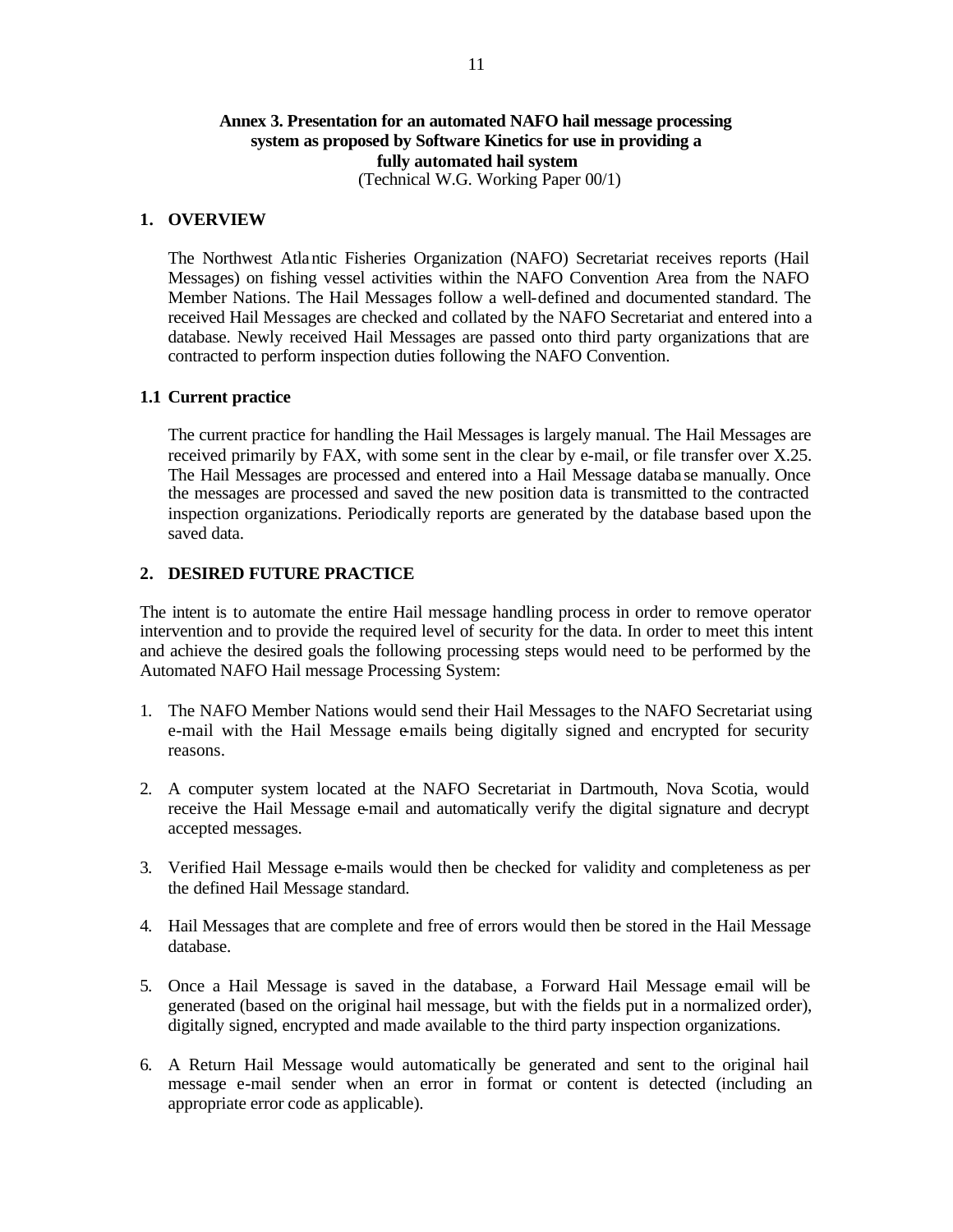### **3. AUTOMATED PROCESSING SYSTEM CAPABILITIES**

In order to address automated hail Message processing, a system is required with the capability to:

- provide appropriate security protection,
- receive Hail messages via e-mail,
- parse the received e-mail to verify Hail message validity and completeness,
- store the Hail message in a database,
- forward necessary details to inspection agencies, and
- generate error notifications for Hail Messages that do not meet format and content standards.

The following figure provides a graphical representation of the system.

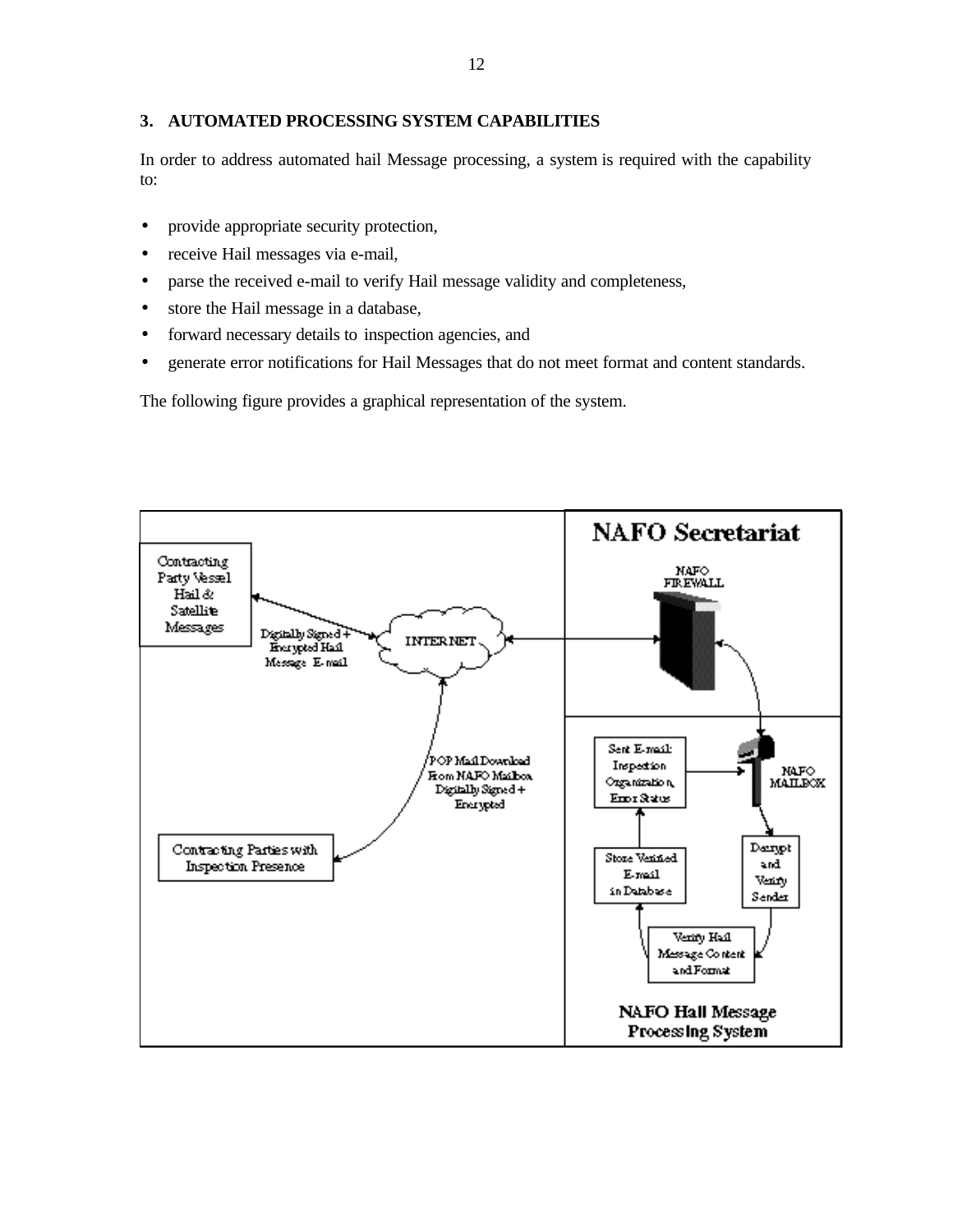## **Figure 3-1. Graphical Representation of the Proposed System**

In addition to the capabilities noted above, the automated system would also have to satisfy the following requirements:

- 1. All Hail Message e-mails shall be protected against unauthorized modification or access.
- 2. Hail Messages transmitted via a public medium (e.g. the Internet) shall be encrypted to ensure confidentiality and authenticity.
- 3. Only Hail Messages that are complete and have validated data shall be entered into the Hail Message database.
- 4. Only Hail Messages that are complete and have validated data shall be transmitted to the appropriate inspection organizations.
- 5. Hail message sending parties shall be notified via e-mail regarding invalid Hail Messages.
- 6. The system hosting the database and processing the Hail messages shall aim to meet the criteria of a C-2-level trusted system.
- 7. The Hail message database shall be capable of producing reports from the collected data (the three reports currently being produced by the NAFO Secretariat shall be continued).
- 8. Hail Messages electronically received shall be processed automatically by the system.
- 9. Forward Hail Messages generated for the third party inspection organizations shall be accumulated on the system for later retrieval by those third party inspection organizations.
- 10. Return Hail Messages for electronically received Hail Messages shall be sent to the appropriate return address.

### **3.1 C2-Level Trusted System**

C2 refers to a set of security policies that define how a secure system operates. The C2 evaluation process is separate from the C2 certification process. Certification applies to a particular installation, including hardware, software, and the environment that the system is in. It is up to an individual site to become C2 certified.

The security policy in C2 is known as Discretionary Access Control (DAC). C2 classification does not define a substantive security system in the sense of classified or unclassified data. In a C2 (DAC) system, owners have absolute discretion about whether or not others have access to their objects. In the Windows NT implementation, the basic idea is that users of the system own objects, have control over the protection of the objects they own, and are accountable for all their accessrelated actions. For example, in Windows NT, every object (file, Clipboard, window, and so on) has an owner; any owner can give or not give other users access to its objects. The system tracks (audits) your actions for the administrators (that is, the system administrator can track the objects you accessed, both successes and failures).

The requirements for A-, B-, C- and D-level secure products are outlined in the Trusted Computer System Evaluation Criteria (TCSEC) published by the National Computer Security Center (NCSC), This publication is commonly referred to as the "Orange Book", and is part of NSA's security "rainbow series". Security level requirements are open to interpretations that change over time. When undergoing evaluation, each vendor negotiates with the NSA about whether or not the details of its particular system implementation conform with the abstract security policy concepts in the NSA's books. The vendor must provide evidence that the requirements are being met.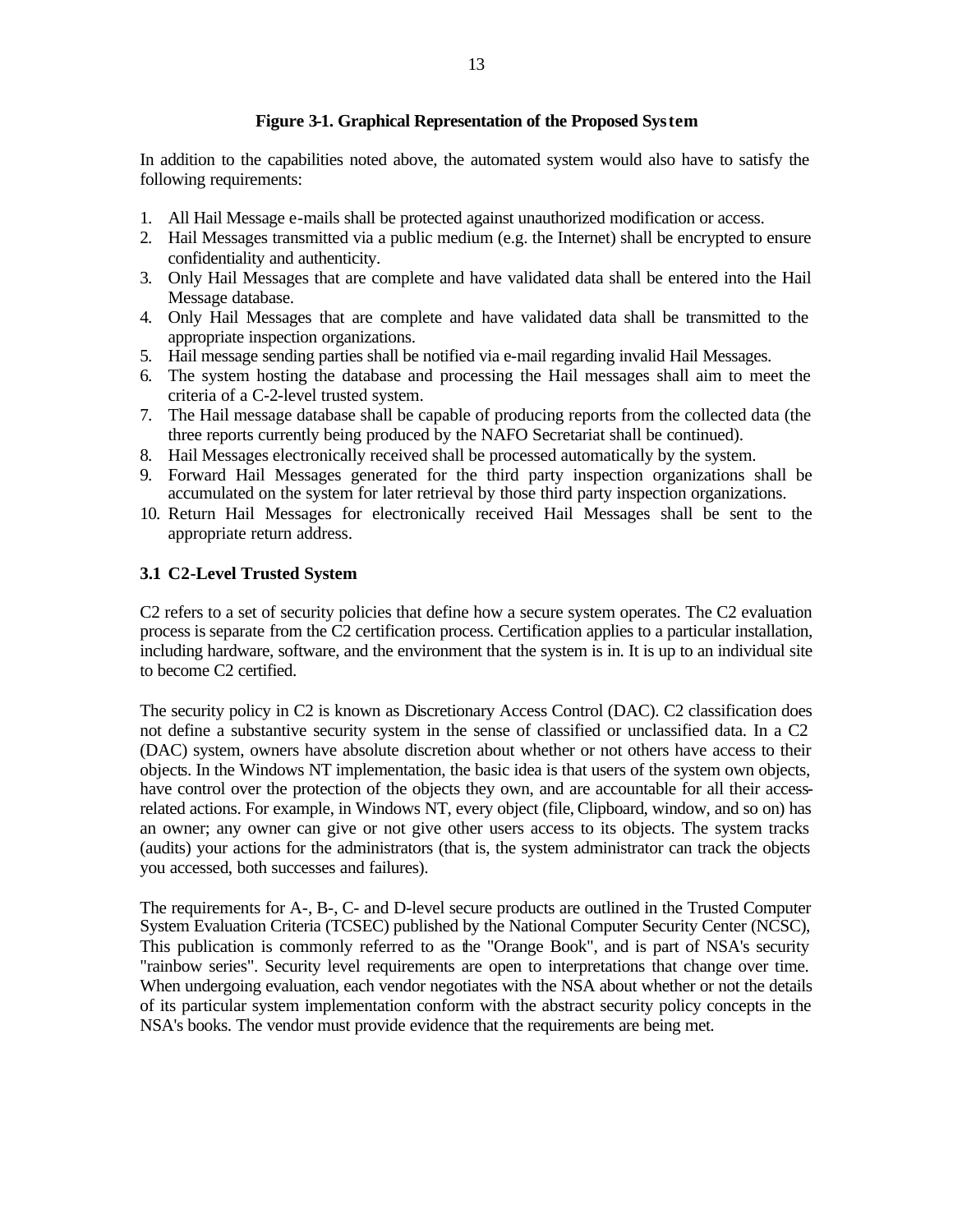## **4. PROPOSED SOLUTION**

### **4.1 Hail Message Processing System**

A PC workstation/server is the proposed hardware platform. This hardware platform would be a typical name brand Pentium PC (including 17" monitor, keyboard, mouse, graphics card, and 200W power supply, CD-ROM) with a 3 year warranty and include:

- 2 hard drives (at lest 2 Gb each) to allow mirroring of data,
- Tape backup device
- Uninteruptable Power Supply (UPS), and
- Appropriate hardware for Internet connectivity (this may be supplied by the ISP depending upon the type of Internet access selected).
	- A permanent Internet connection is preferred to allow real-time handling of Hail Messages and to ensure the availability of Forward Hail Messages to the inspection organizations. A high speed Internet connection is not required, as the actual amounts of data being transferred are very small.

The software needed to run on the proposed hardware platform would include:

- Microsoft NT Server
- Microsoft Office Pro (includes Microsoft Word, PowerPoint, Excel, Access)
- InterMail Post Office (mail server software)
- PGP (e-mail encryption and digital signature software)

Custom application software would be developed for the following processing tasks:

- Decrypting and verifying digital signatures using PGP
- Validating received Hail Messages
- Generating Forward and Return Hail Messages
- Entering validated Hail Message information into the database
- Encrypting and digitally signing outgoing e-mail messages
- Porting existing Access database to new Access database

## **4.2 Security Recommendation – Firewall**

Additionally, the use of a firewall would improve security. Software Kinetics recommends that the NAFO Secretariat consider including a firewall as part of the solution. The firewall would be a commercially available software application that would run on a dedicated PC host running Unix or NT. The advantages of using a commercially available firewall are that the product is technically supported and easy to set-up and maintain.

A packet filtering firewall should be sufficient for the NAFO Secretariat's needs. The packet filtering firewall is the easiest and least expensive implementation of a commercially available firewall. The amount and type of traffic to be checked is minimal and thus the packet filtering firewall is preferred over a proxy filter firewall.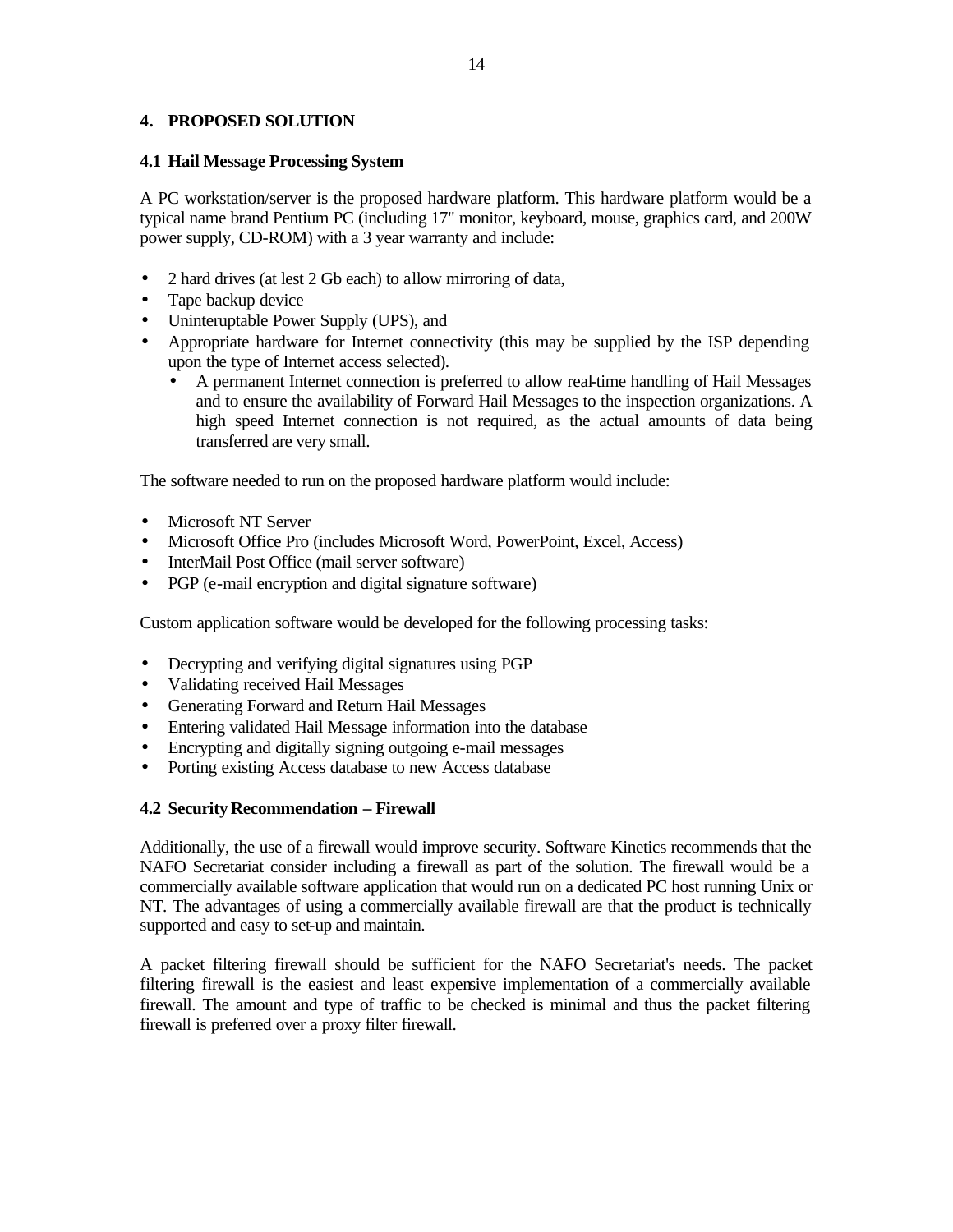## **4.2.1 Additional Firewall Considerations**

A low-end solution would be to use a router and implement a router control list. The Internet Service Provider typically controls the routers. This most likely mean that the NAFO Secretariat would have little or no control of or access to the router configuration. In addition, routers provide little or no customization capabilities.

A medium-end solution would be to procure a PC running Linux with a free-ware packet filter software application. This would allow the NAFO Secretariat to implement a cost effective method to implement a firewall but this solution adds additional manual maintenance support requirements over the long term.

# **5. COST ESTIMATES**

All prices noted in this section are estimates and are not to be considered as a quote. These cost estimates are provided for discussion purposes only. A firm fixed price will be quoted at a later date following discussions with the NAFO Directorate regarding their preferences. These cost estimates do not include applicable taxes.

| <b>TTEM</b>                                                             | <b>ESTIMATED COST</b> |
|-------------------------------------------------------------------------|-----------------------|
| Basic Pentium PC (including Windows NT Server<br>OS and 3 year warranty | \$4000                |
| <b>UPS</b>                                                              | \$500                 |
| Printer                                                                 | \$500                 |
| Microsoft Office Professional                                           | \$800                 |
| InterMail Post Office                                                   | \$1500 (see NOTE 1)   |
| PGP software (encryption, digital signatures)                           | \$200                 |
| Internet conection (on-demand 28.8)<br>communication line               | \$1000 (See NOTE 2)   |
| Firewall Hardware (basic Pentium PC)                                    | \$2500                |
| Firewall Software (Linux – Red Hat)                                     | \$80 (see NOTE 3)     |
| <b>TOTAL:</b>                                                           | \$11,080.00           |

The following table provides cost estimates for the hardware and software components of the system.

NOTE 1: This includes a license for  $> 10$  mail accounts and software support and maintenance.

NOTE 2: Unlimited on-demand access to the Internet through an Internet Service Provider (ISP) requires the use of a normal business phone line (supplied by the phone company) and a router (supplied by the ISP). The cost of the router and its setup are included in the estimated cost noted in the table. The business phone line charges are not included in the cost estimate noted in the table. There is an ongoing service charge paid on a monthly basis for the unlimited access connection. Other communication options exist including ISDN and ASDL. This solution assumes that e-mail sent to the Inspection Organizations does not need to be stored locally on the NAFO mail server for pickup – the e-mail will be immediately delivered to the Inspection Organizations mailbox (wherever they chose to host their mail server). **Refer to section 6 of this document for additional connectivity discussions details**.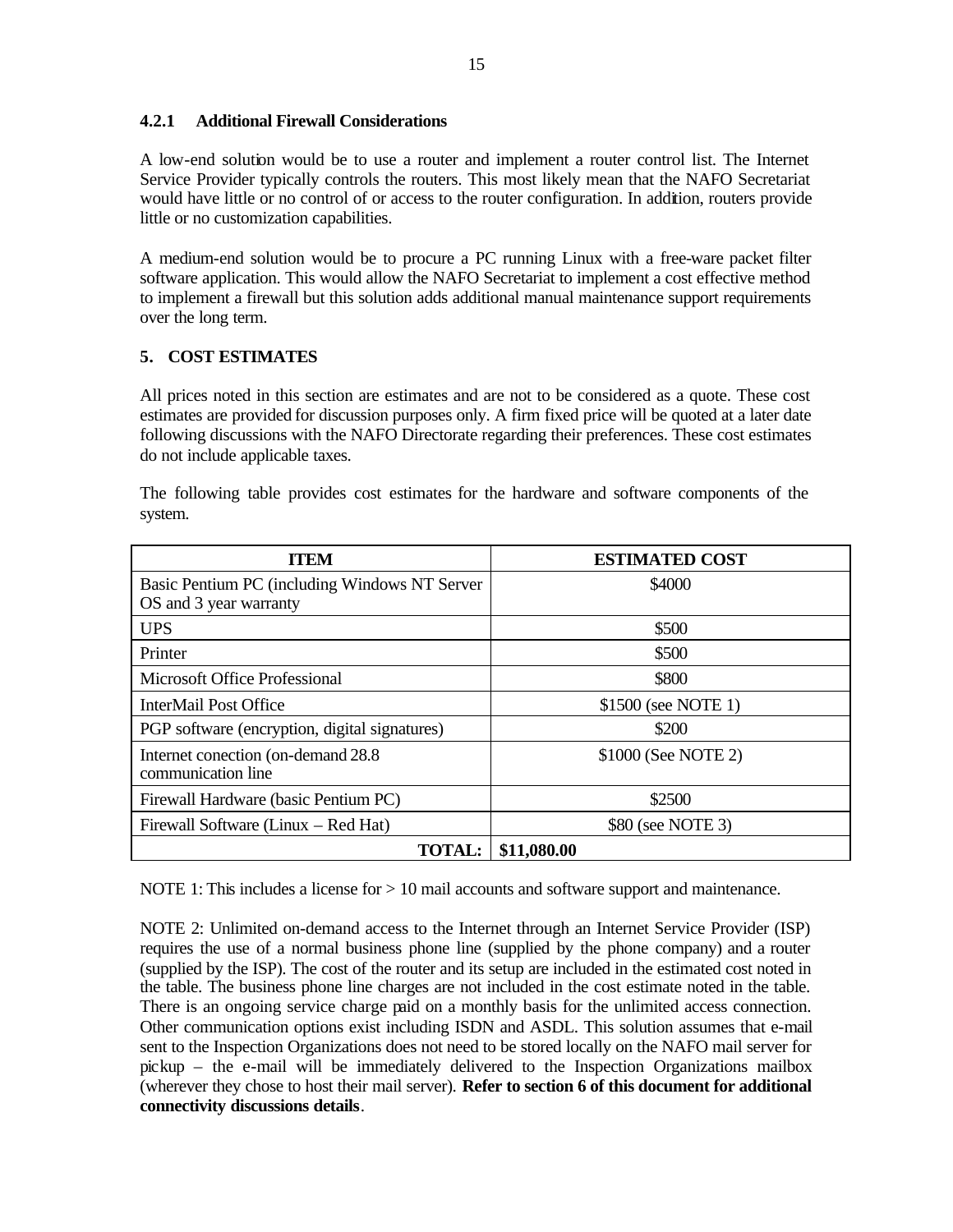NOTE 3: Linux is a Unix like operating system that includes firewall software suitable for this application.

On-going charges will apply for such items as the business phone line (approximately \$60/month) and ISP unlimited on-demand service charges (approximately \$200/month). These on-going charges have not been included in the cost estimates noted in the table above. These on-going costs must be considered for future expenditure considerations.

Software Kinetics has assumed that the proposed system hardware and operating system software will be ordered by the NAFO Directorate and delivered to Software Kinetics. The installation, development and configuration of application software will occur at Software Kinetics using the procured system as a development platform. Once the complete system has been built and fully tested (i.e., a Factory Acceptance Test), it will then be installed and configured for use at the NAFO Directorate.

The following tasks will be performed:

- System configuration (system assembled at Software Kinetics site for testing and development purposes),
- Security Implementation (NT, mail accounts, user accounts, etc.)
- Design, develop and test the Hail Message handling application software,
- Perform Factory Acceptance Test, Site Acceptance Test (including development of test procedures),
- Port existing Access database to new platform,
- Create System User Manual,
- System installation at NAFO Directorate,
- Project management,
- Firewall configuration, set up and installation, and
- User training.

Software Kinetics estimates that these tasks will involve a Project Manager, up to 2 Software Specialists and a Systems Management specialist. The Project Manager would be responsible for managing the entire effort and ensuring Customer satisfaction. The Software Specialists would design, develop and test the application, port the existing Access database to the new platform, and create the user documentation. The Systems Management Specialist would setup and configure the computer hardware, the operating systems and the firewall. One of the Software Specialists would provide the user training.

User training will be a day in duration and will be performed on the NAFO site.

The estimated labour cost to perform the work noted above is **\$35,000.00**.

The estimated schedule to complete this work would be 3 months after receipt of order.

#### **6. SUPPORTING INFORMATION AND COMMENTS**

#### **6.1 Internet Connectivity Issues**

Software Kinetics believes that the NAFO Directorate needs to consider the use of a dedicated Internet connection to provide a complete and fully secure service (i.e., a permanent ISDN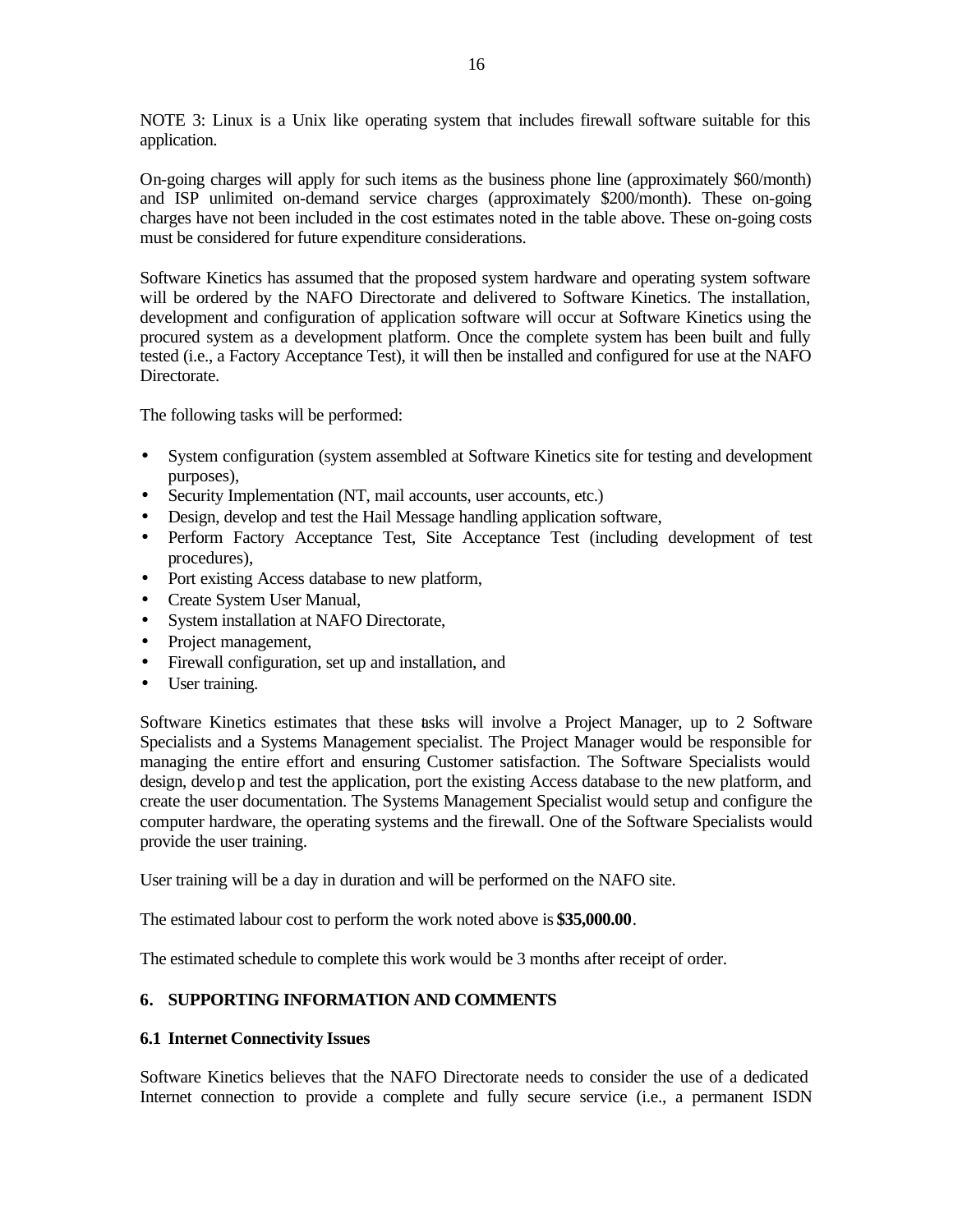connection, an ASDL connection, or cable access). The on-demand approach included in the cost estimates can provide appropriate Internet connectivity but:

- requires software intervention to automatically connect to the ISP for sending and receiving email, and
- potentially poses some e-mail security concerns (e-mail residing on ISP mail servers).

Alternative methods do exist based upon the service provided by Dartmouth/Halifax area ISP's, MT&T and Shaw Cablevision. The Internet services provided by these organizations have advantages and disadvantages given the NAFO Secretariat requirements. These possibilities require further investigation and discussion. Costs for the various alternatives have not been fully determined.

For on-demand service comparison purposes, a 64Kbps on-demand ISDN connection would cost approximately \$1300 to setup and configure with a monthly charge of \$300. A 128 Kbps ondemand ISDN connection would cost approximately \$1200 to setup and configure with a monthly charge of \$450.

The ISP provides complete access to Internet services including e-mail accounts, newsgroups, file transfer and the WWW as part of their basic service. The ISP will also register your unique domain name, supply both primary and secondary domain name resolution, and unlimited telephone and email customer support.

ISP's recommend that a firewall be used to provide increased security.

Should additional PC's within the NAFO Secretariat need to be connected to Internet communications line then a hub would need to be purchased and configures. The hub would reside behind the firewall (on the NAFO side) and allow for multiple LAN's or PC's to be connected to it.

In addition, some ISP's will provide and support Firewalls. This aspect of their service provision capabilities is still under investigation.

## **6.2 Microsoft Access**

The current database is implemented using Microsoft Access. Continuing to use Access allows the NAFO Secretariat staff to make use of their existing skills.

The reports currently required by the NAFO Directorate are already implemented using Access. The effort required to re-implement these reports on the new system is minimal.

## **6.3 Operating Systems and Security**

Microsoft NT is not C2 rated but still is a logical choice for the operating system even though the aim is to be C2 rated. Currently there are no interactive operating systems that are C2 rated while connected to a network.

## **6.4 Mail Server Software**

InterMail Post.Office allows incoming mail to be sent to a running application and allows for the creation of e-mail accounts that are independent of NT login accounts. This e-mail package includes a POP server and an integrated mail list manager. Consideration needs to be given to purchasing a 100 user license in order to receive software maintenance and support privileges.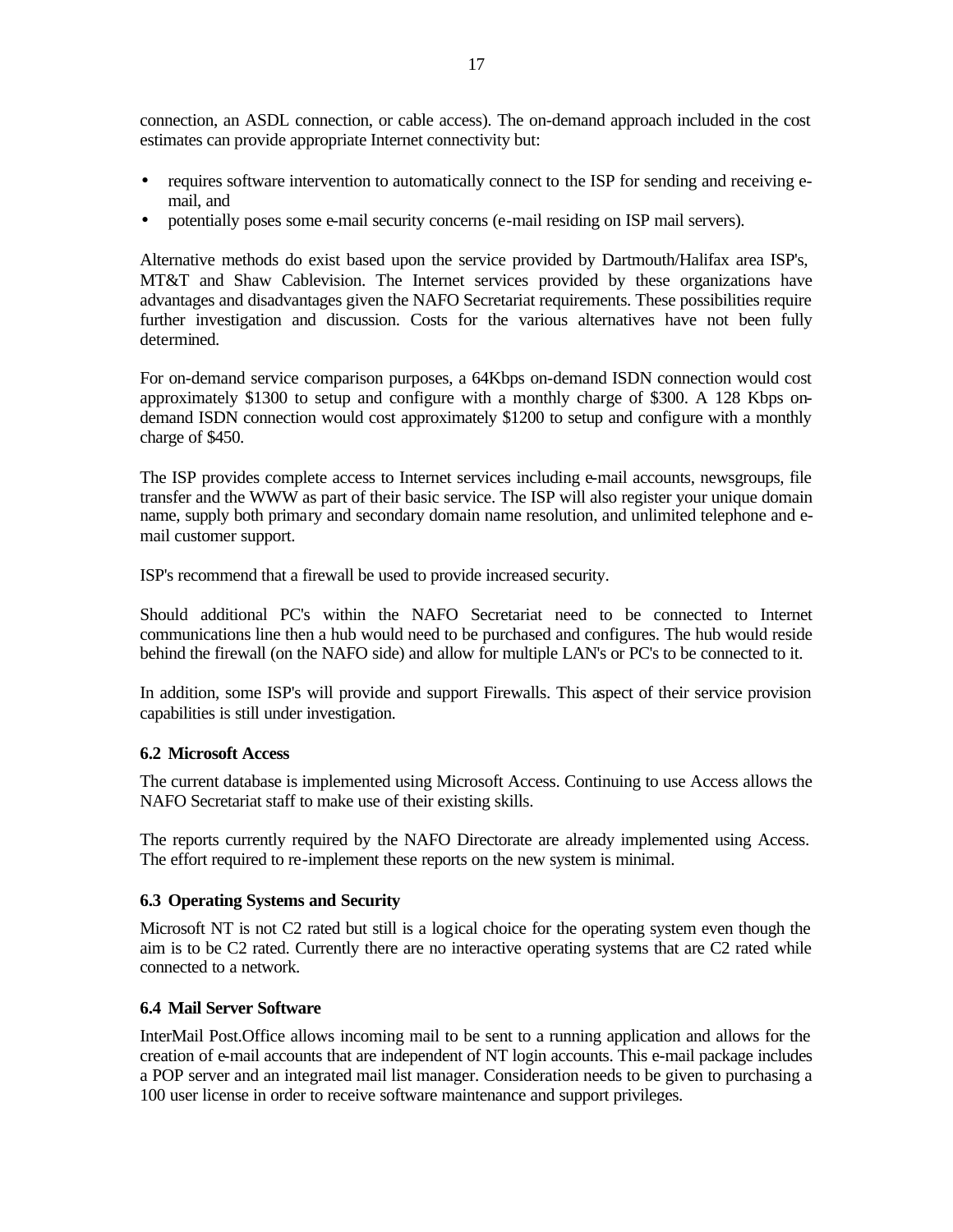## **6.5 Encryption Software**

PGP is a logical choice for the encryption application since it is well tested, readily available on a variety of platforms, and compatible versions are available from sources not subject to US encryption software export restrictions.

# **6.6 UPS**

The UPS, the multiple disk drives (for database replication) and the backup tape drive are included to increase system reliability and data integrity. A mid-range UPS allowing for the graceful shutdown of the Computer system was used for cost estimation purposes. A variety of UPS models are available with varying costs and features.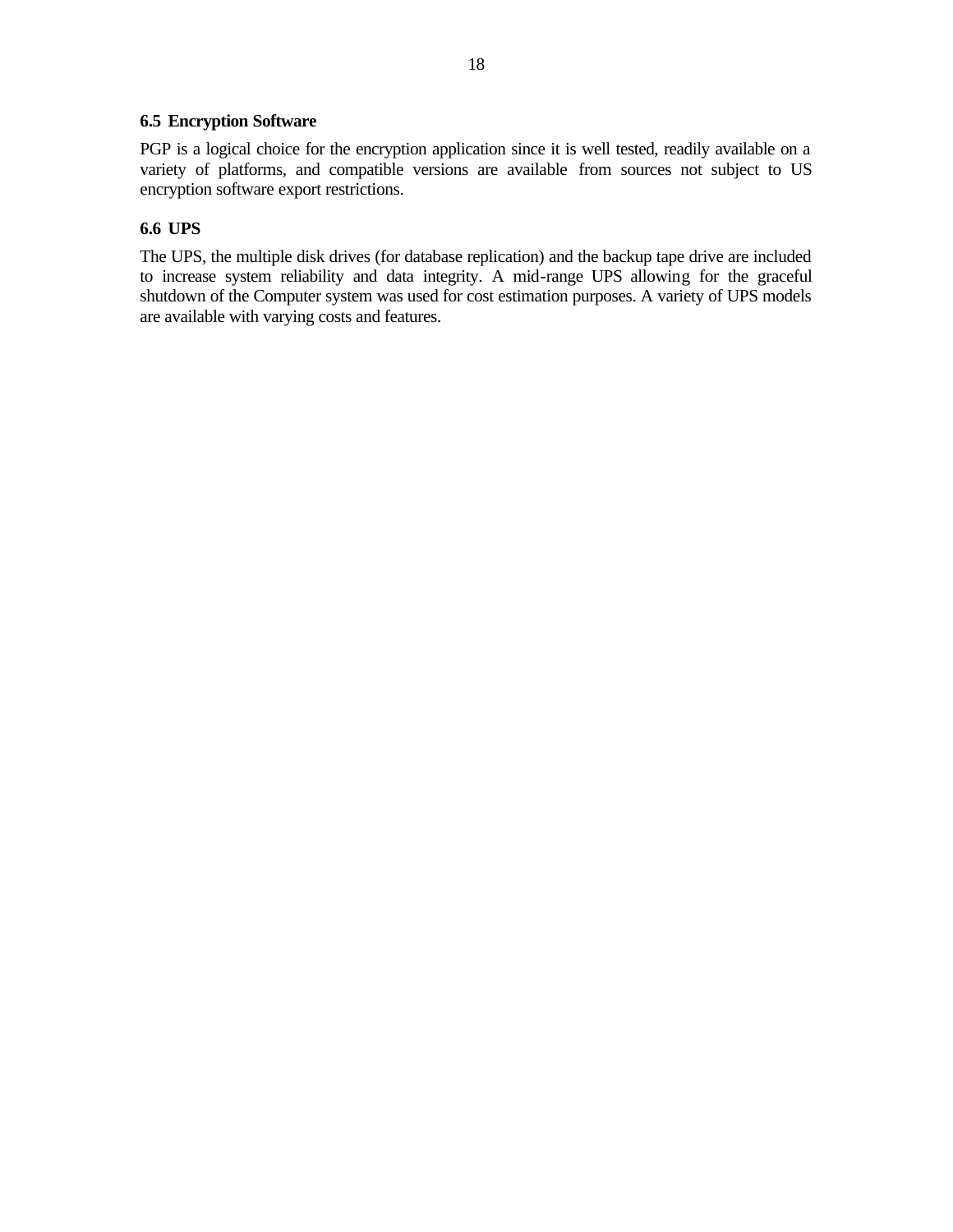# **Annex 4. Draft amendment to the Conservation and Enforcement Measures (NAFO/FC Doc. OO/1)**

(Technical W.G. Working Paper 00/3 presented by the European Union)

### Introduction

Contracting Parties have agreed to require all vessels fishing in the Regulatory Area to be equipped with satellite tracking devices not later than January 1, 2001. The purpose of the amendment is to adopt detailed rules for satellite tracking and to adjust the Hail System requirements since certain report types become superfluous with satellite tracking. The proposed detailed measures for satellite tracking are identical to the ones contained in the Scheme of control and enforcement applicable in the NEAFC regulatory area. The amendment should be applicable as from January 1, 2001.

Draft amendment (enters into force as from January 1, 2001)

# – **In Part III.E ( - Vessel requirements / Hail System):**

- sub-paragraph  $1(c)$  is deleted
- sub-paragraph 1(d) is deleted
- sub-paragraph 1(e) becomes sub-paragraph 1(c)
- sub-paragraph 4 is deleted

# – **In Part III – Annex I – Hail System message format**

- sub-paragraph 1.2 is deleted
- sub-paragraph 1.3 is deleted
- sub-paragraph 1.4 becomes sub-paragraph 1.2
- sub-paragraph 1.5 becomes sub-paragraph 1.3
- in Example 1 point 1.2 is deleted
- in Example 1 point 1.3 is deleted
- in Example 1 point 1.4 becomes point 1.2
- in Example 1 point 1.5 becomes point 1.3
- Example 2 is deleted

## – **At the end of Part III - Vessel requirements, a new section F. is added:**

## F. Vessel monitoring system (VMS)

1. Each Contracting party shall ensure that each of its vessels operating in the Regulatory Area is equipped with a satellite tracking device allowing the continuous tracking of its position by the Contracting party.

To that end the satellite tracking device shall ensure the automatic communication at least once every six hours when operating in the Regulatory Area to a land-based fisheries monitoring centre (hereafter referred to as FMC) of data relating to:

the vessel identification: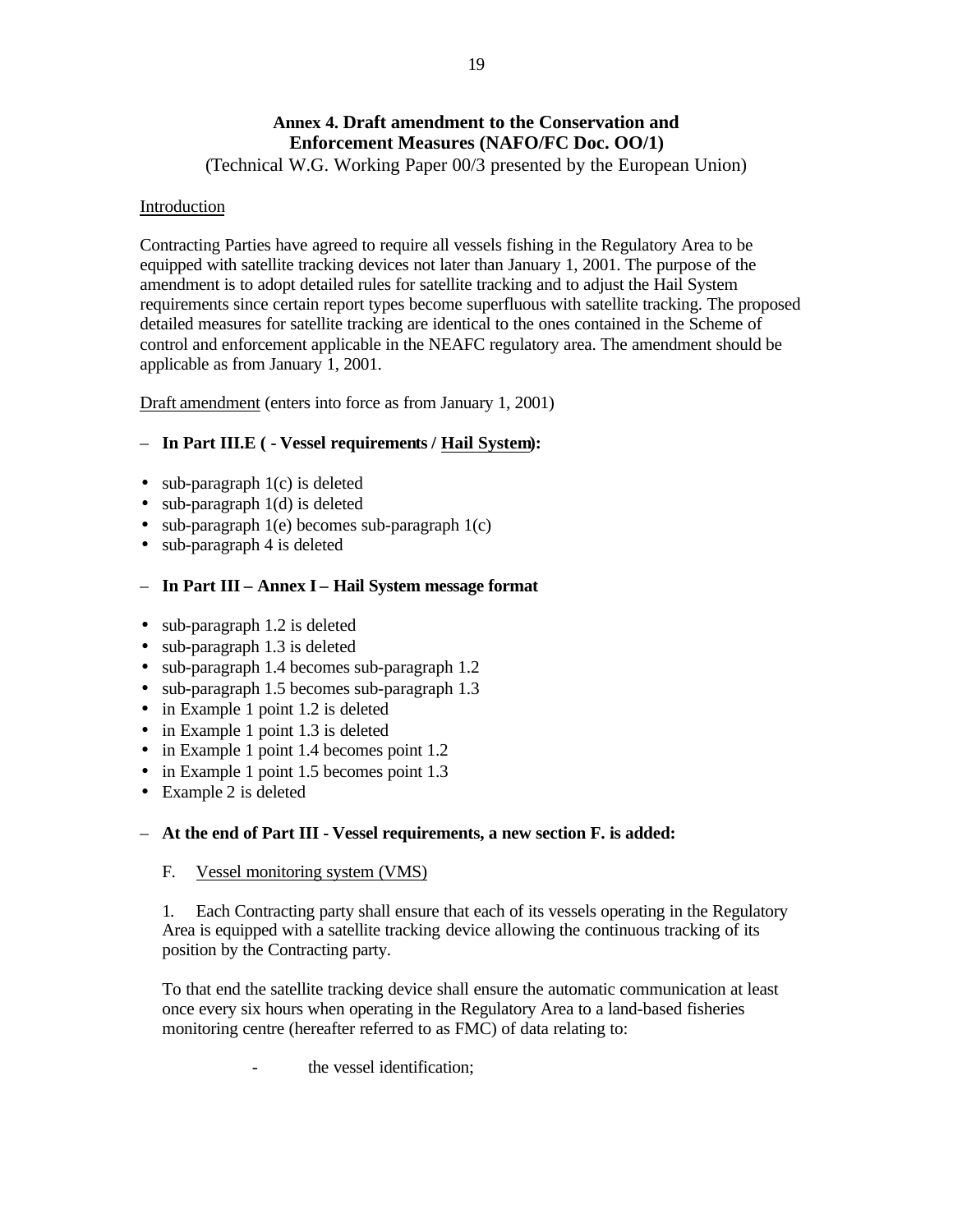- the most recent geographical position of the vessel (longitude, latitude) with a position error which shall be less than 500 metres, with a confidence interval of 99%;
- the date and time of the fixing of the said position of the vessel.

Each Contracting Party shall take the necessary measures to ensure that its FMC receives these data.

2. The FMC of each Contracting Party shall be equipped with computer hardware and software enabling automatic data processing and electronic data transmission. Each Contracting Party shall provide for back-up and recovery procedures in case of system failures.

3. Each Contracting Party shall take the necessary measures to ensure that the VMS data received from its fishing vessels are recorded in computer readable form for a period of three years.

4. The masters of fishing vessels shall ensure that the satellite tracking devices are at all times fully operational and that the information in paragraph 1. is transmitted. In the event of a technical failure or non-operation of the satellite tracking device fitted on board a fishing vessel, the device shall be repaired or replaced within one month. After this period, the master of a fishing vessel shall not be authorised to commence a fishing trip with a defective satellite tracking device. Where a device stops functioning and a fishing trip lasts more than one month, the repair or the replacement has to take place as soon as the vessel enters a port, the fishing vessel shall not be authorised to continue or commence a fishing trip without the satellite tracking device having been repaired or replaced.

5. Each Contracting Party shall ensure that a fishing vessel with a defective satellite tracking device shall communicate, at least daily, reports containing the information in paragraph 1. to the FMC, by other means of communication (radio, facsimile or telex).

6. Each Contracting Party shall communicate reports and messages pursuant to paragraph 1. and paragraph 5. to the Secretary as soon as possible, but not later than 24 hours after receipt of those reports and messages. If the Contracting Party so desires, it shall ensure that each of its fishing vessels shall communicate reports (by satellite, radio, facsimile or telex) to the Secretary.

7. Each Contracting Party shall ensure that the reports and messages transmitted between the Contracting Party and the Secretary or if the Contracting Party so desires, between its fishing vessels and the Secretary, shall be in accordance with the data exchange format set out in Annex II.

8. The Secretary shall make available as soon as possible the information received under paragraph 7. to other Contracting Parties with an active inspection presence in the Regulatory Area. All reports and messages shall be treated in a confidential manner.

9. Each Contracting Party shall notify the name, address, telephone, telex and facsimile numbers as well as the addresses for electronic communication of their relevant authorities to the Secretary before 1 January 2001 and thereafter any changes without delay.